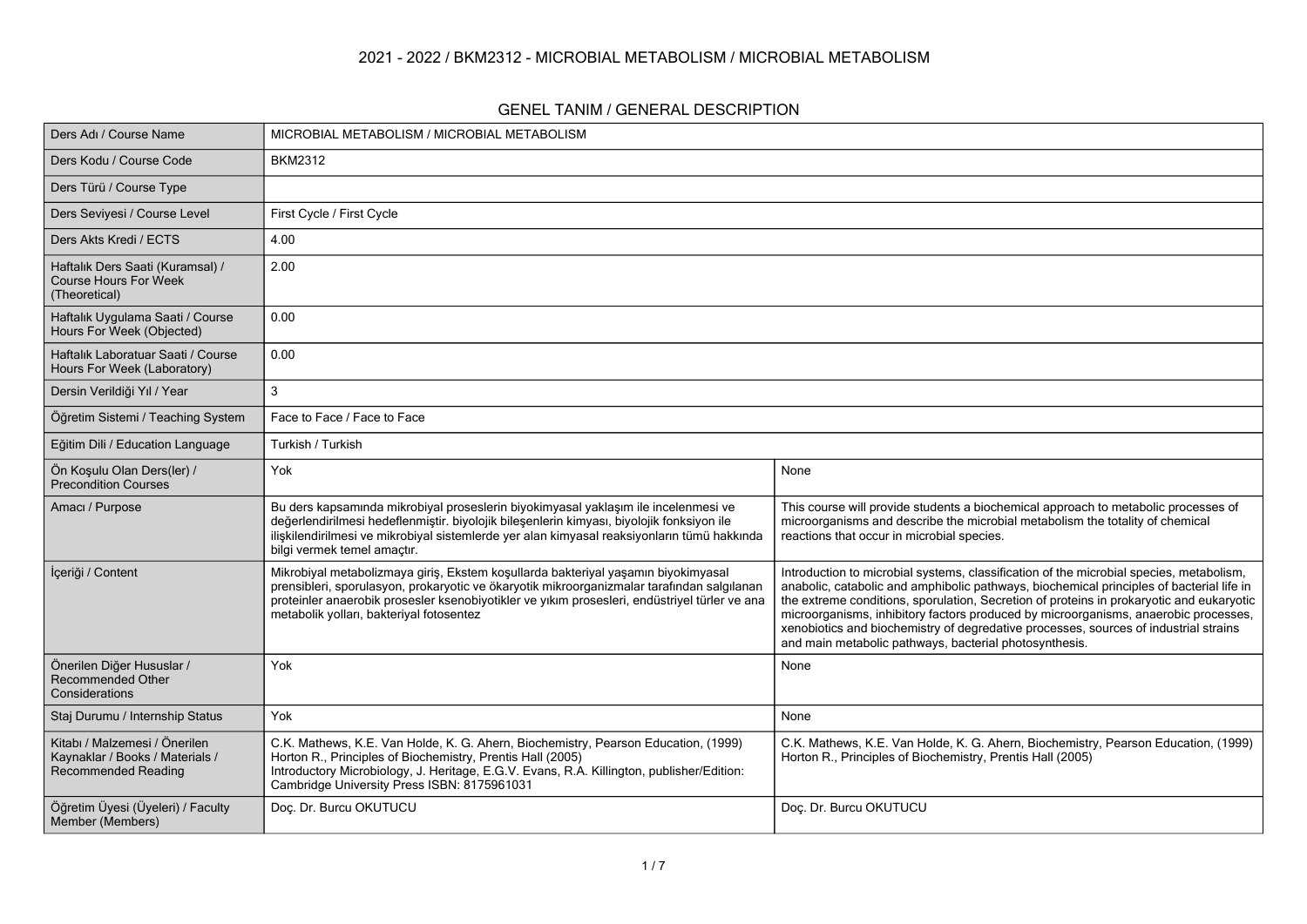# **ÖĞRENME ÇIKTILARI / LEARNING OUTCOMES**

| Mikrobiyal sistemlerde gerçekleşen ve biyomoleküllerin metabolizması ile ilgili bilgileri kullanabilme                                   | Use basic knowledge of general metabolism of biomolecules in biochemistry.                                                                            |
|------------------------------------------------------------------------------------------------------------------------------------------|-------------------------------------------------------------------------------------------------------------------------------------------------------|
| Mikroorganizmalarda gerçekleşen metabolik yollar ve ilgili biyoenerjetik ilişkileri kavrayabilme                                         | Be able to familiar with the major metabolic pathways taking place in microbial organisms and the<br>energy relationships involved.                   |
| Biyolojik makromoleküllerin mikrobiyal sistemlerde sentez ve yıkımı ile ilgili konuları yorumlayabilme<br>becerisi                       | Be skilled to interpret biochemical reactions involved in the synthesis and degradation of biological<br>macromolecules in various microbial systems. |
| Mikroorganizmalarda metabolik yolların kontrol mekanizmalarını anlayabilme becerisi                                                      | Be able to understand the regulatory mechanisms                                                                                                       |
| Biyokimyanın genel anlamda önemini kavrayabilme                                                                                          | Recognize the value of importance of biochemistry in life                                                                                             |
| Biyokimyasal çalışmalarda yeniliklere vakıf olabilme ve biyokimyasal problemlerin çözümünde<br>interdisipliner yaklaşımları kavrayabilme | Be exposed to the frontiers of biochemical work and recognize the importance of cross disciplinary<br>approaches to modern biochemical problems       |

**HAFTALIK DERS İÇERİĞİ / DETAILED COURSE OUTLINE**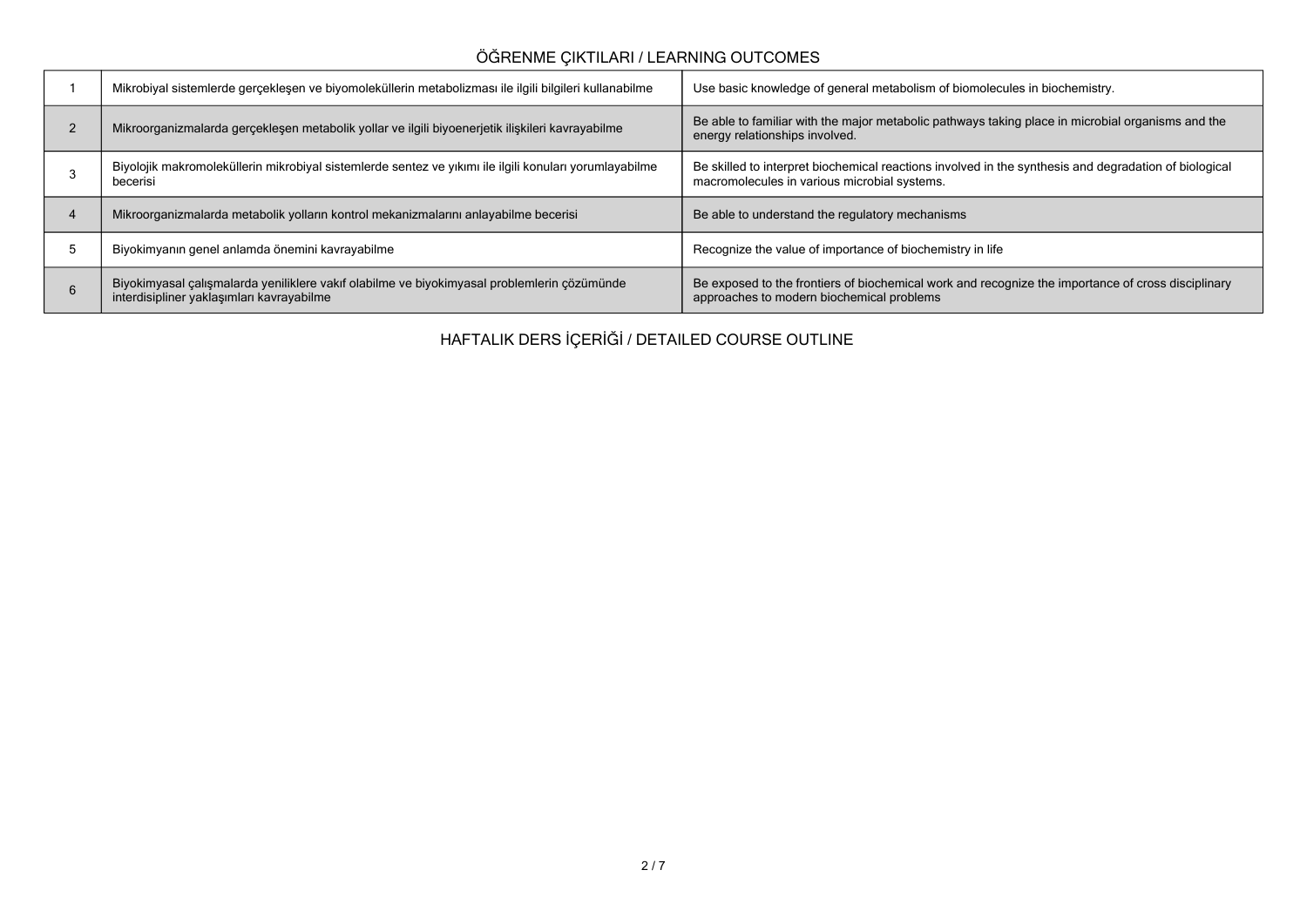|                | Hafta / Week                                                                      |          |     |                                                                |                           |  |  |  |  |
|----------------|-----------------------------------------------------------------------------------|----------|-----|----------------------------------------------------------------|---------------------------|--|--|--|--|
|                | Teorik Dersler / Theoretical                                                      | Uygulama | Lab | Öğretim Yöntem ve<br>Teknikleri/Teaching Methods               | Ön Hazırlık / Preliminary |  |  |  |  |
|                |                                                                                   |          |     | Techniques                                                     |                           |  |  |  |  |
| -1             | Mikrobiyal sistemler: Giriş, tanıtım                                              |          |     |                                                                |                           |  |  |  |  |
|                | Introduction to microbial systems                                                 |          |     |                                                                |                           |  |  |  |  |
|                | Teorik Dersler / Theoretical                                                      | Uygulama | Lab | Öğretim Yöntem ve<br>Teknikleri/Teaching Methods<br>Techniques | Ön Hazırlık / Preliminary |  |  |  |  |
| $\overline{2}$ | Mikrobiyal türlerin sınıflandırılması                                             |          |     |                                                                |                           |  |  |  |  |
|                | Clasification of microbial cells                                                  |          |     |                                                                |                           |  |  |  |  |
| 3              | Teorik Dersler / Theoretical                                                      | Uygulama | Lab | Öğretim Yöntem ve<br>Teknikleri/Teaching Methods<br>Techniques | Ön Hazırlık / Preliminary |  |  |  |  |
|                | Mikrobiyal sistemlerdeki türlere bağlı anabolik ve katabolik yolların<br>tanıtımı |          |     |                                                                |                           |  |  |  |  |
|                | Introduction to catabolic and anabolic pathways                                   |          |     |                                                                |                           |  |  |  |  |
|                | Teorik Dersler / Theoretical                                                      | Uygulama | Lab | Öğretim Yöntem ve<br>Teknikleri/Teaching Methods<br>Techniques | Ön Hazırlık / Preliminary |  |  |  |  |
| $\overline{4}$ | Membranlar ve transport sistemleri, elektron transportu ve ATP<br>sentezi         |          |     |                                                                |                           |  |  |  |  |
|                | Membranes and transport systems, electron transport and ATP<br>sysnthesis         |          |     |                                                                |                           |  |  |  |  |
|                | Teorik Dersler / Theoretical                                                      | Uygulama | Lab | Öğretim Yöntem ve<br>Teknikleri/Teaching Methods<br>Techniques | Ön Hazırlık / Preliminary |  |  |  |  |
| 5              | Mikrobiyal beslenme                                                               |          |     |                                                                |                           |  |  |  |  |
|                | Microbial nutrition                                                               |          |     |                                                                |                           |  |  |  |  |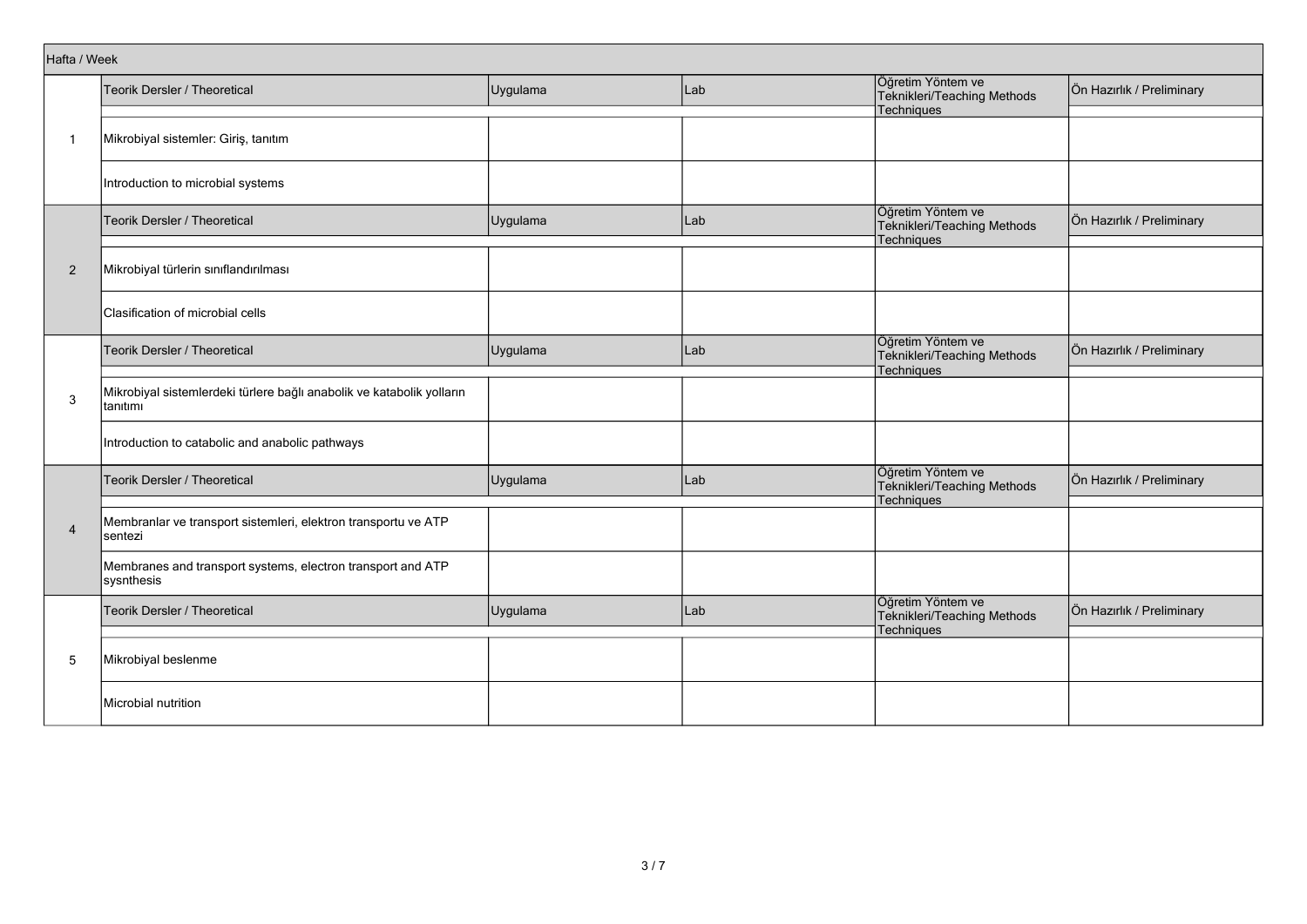|                | Teorik Dersler / Theoretical                          | Uygulama | Lab | Öğretim Yöntem ve<br>Teknikleri/Teaching Methods<br>Techniques        | Ön Hazırlık / Preliminary |  |  |
|----------------|-------------------------------------------------------|----------|-----|-----------------------------------------------------------------------|---------------------------|--|--|
| $6\,$          | Farklı mikrobiyal türlerde amino asit metabolizması   |          |     |                                                                       |                           |  |  |
|                | Amino acid metabolism                                 |          |     |                                                                       |                           |  |  |
|                | Teorik Dersler / Theoretical                          | Uygulama | Lab | Öğretim Yöntem ve<br>Teknikleri/Teaching Methods<br>Techniques        | Ön Hazırlık / Preliminary |  |  |
| $\overline{7}$ | Farklı Mikrobiyal türlerde glikolitik yollar          |          |     |                                                                       |                           |  |  |
|                | Carbohydrate metabolism                               |          |     |                                                                       |                           |  |  |
|                | Teorik Dersler / Theoretical                          | Uygulama | Lab | Öğretim Yöntem ve<br>Teknikleri/Teaching Methods<br>Techniques        | Ön Hazırlık / Preliminary |  |  |
| 8              | Ara sınav                                             |          |     |                                                                       |                           |  |  |
|                | Midterm exam                                          |          |     |                                                                       |                           |  |  |
|                | Teorik Dersler / Theoretical                          | Uygulama | Lab | Öğretim Yöntem ve<br>Teknikleri/Teaching Methods<br><b>Techniques</b> | Ön Hazırlık / Preliminary |  |  |
| 9              | Lipid metabolizması                                   |          |     |                                                                       |                           |  |  |
|                | Lipid metabolism                                      |          |     |                                                                       |                           |  |  |
|                | Teorik Dersler / Theoretical                          | Uygulama | Lab | Öğretim Yöntem ve<br>Teknikleri/Teaching Methods<br>Techniques        | Ön Hazırlık / Preliminary |  |  |
| 10             | Anaerobik prosesler                                   |          |     |                                                                       |                           |  |  |
|                | Anaerobic processes                                   |          |     |                                                                       |                           |  |  |
|                | Teorik Dersler / Theoretical                          | Uygulama | Lab | Öğretim Yöntem ve<br>Teknikleri/Teaching Methods<br>Techniques        | Ön Hazırlık / Preliminary |  |  |
| 11             | Ksenobiyotik ve degredatif yollar                     |          |     |                                                                       |                           |  |  |
|                | Xenobiotics and biochemistry of degredative processes |          |     |                                                                       |                           |  |  |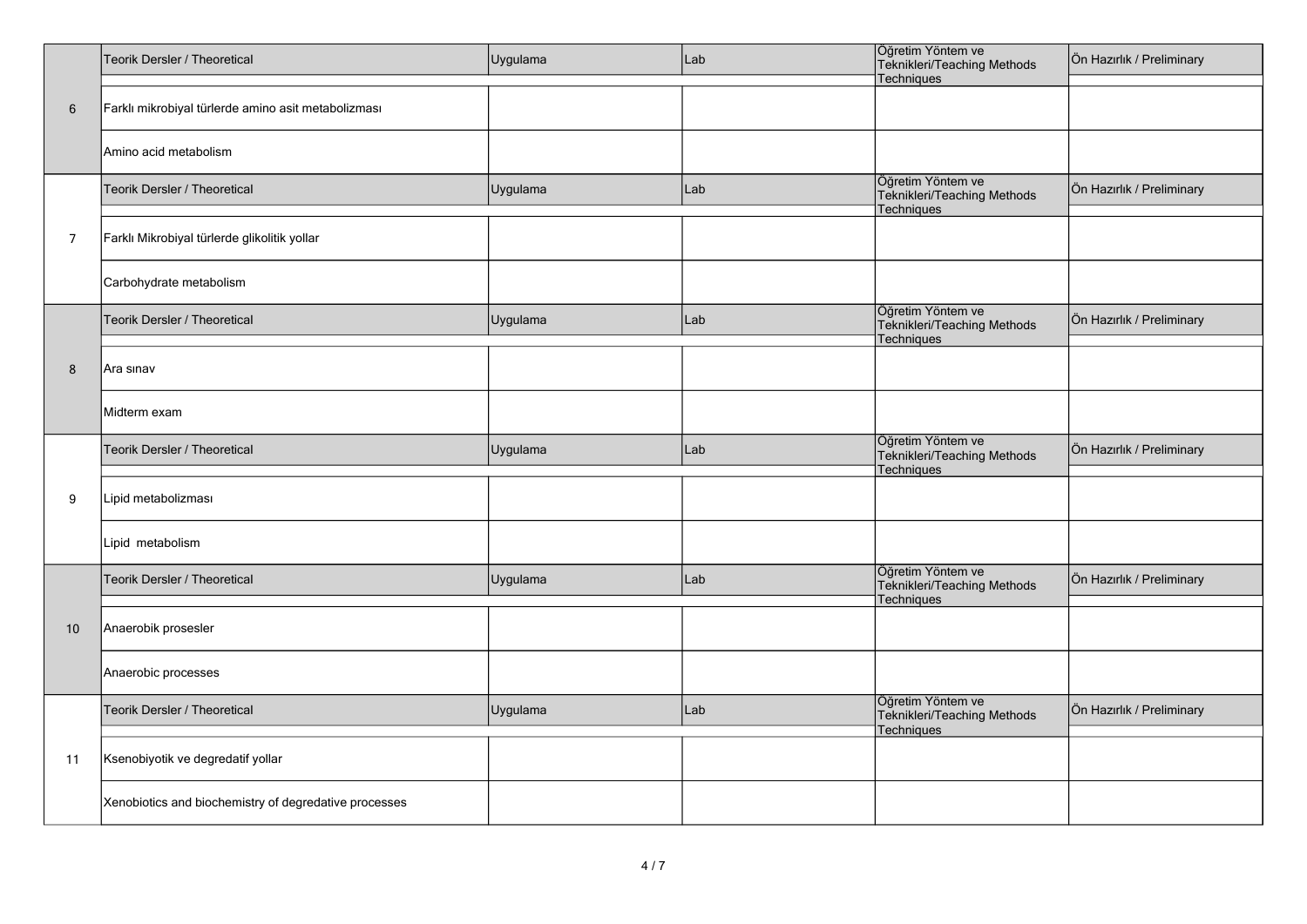|    | Teorik Dersler / Theoretical                                                 | Uygulama | Lab | Öğretim Yöntem ve<br>Teknikleri/Teaching Methods               | Ön Hazırlık / Preliminary |
|----|------------------------------------------------------------------------------|----------|-----|----------------------------------------------------------------|---------------------------|
| 12 | Endüstriyel kullanım potansiyeli bulunan mikrobiyal türler ve<br>uygulamalar |          |     | Techniques                                                     |                           |
|    | Sources of industrial strains and main metabolic pathways                    |          |     |                                                                |                           |
|    | Teorik Dersler / Theoretical                                                 | Uygulama | Lab | Öğretim Yöntem ve<br>Teknikleri/Teaching Methods<br>Techniques | Ön Hazırlık / Preliminary |
| 13 | Farklı türlerde fotosentez                                                   |          |     |                                                                |                           |
|    | Photosynthesis in diffent species                                            |          |     |                                                                |                           |
| 14 | Teorik Dersler / Theoretical                                                 | Uygulama | Lab | Öğretim Yöntem ve<br>Teknikleri/Teaching Methods<br>Techniques | Ön Hazırlık / Preliminary |
|    | Rehberli problem çözümü                                                      |          |     |                                                                |                           |
|    | Tutorial                                                                     |          |     |                                                                |                           |
|    | Teorik Dersler / Theoretical                                                 | Uygulama | Lab | Öğretim Yöntem ve<br>Teknikleri/Teaching Methods<br>Techniques | Ön Hazırlık / Preliminary |
| 15 | Rehberli problem çözümü                                                      |          |     |                                                                |                           |
|    | Tutorial                                                                     |          |     |                                                                |                           |
|    | Teorik Dersler / Theoretical                                                 | Uygulama | Lab | Öğretim Yöntem ve<br>Teknikleri/Teaching Methods<br>Techniques | Ön Hazırlık / Preliminary |
| 16 | Final sinavi                                                                 |          |     |                                                                |                           |
|    | Final Exam                                                                   |          |     |                                                                |                           |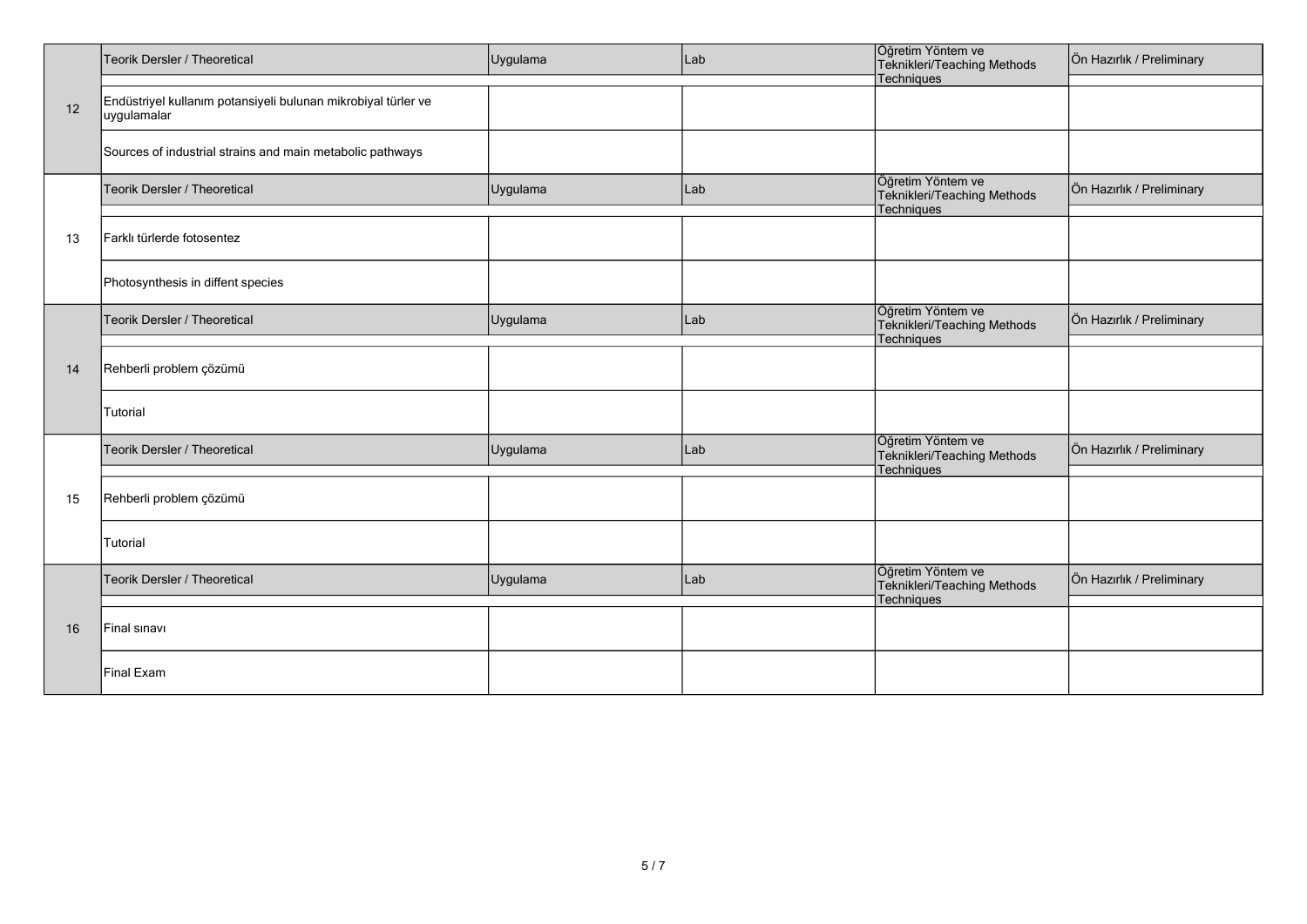## **DEĞERLENDİRME / EVALUATION**

| Yarıyıl (Yıl) İçi Etkinlikleri / Term (or Year) Learning Activities | Sayı /<br>Number | Katkı Yüzdesi /<br>Percentage of<br>Contribution (%) |  |  |
|---------------------------------------------------------------------|------------------|------------------------------------------------------|--|--|
| Ara Sinav / Midterm Examination                                     |                  | 100                                                  |  |  |
| Toplam / Total:                                                     |                  | 100                                                  |  |  |
| Başarı Notuna Katkı Yüzdesi / Contribution to Success Grade(%):     |                  |                                                      |  |  |

| Sayı /<br>Number                                                | Katkı Yüzdesi /<br>Percentage of<br>Contribution (%) |  |  |  |
|-----------------------------------------------------------------|------------------------------------------------------|--|--|--|
|                                                                 | 100                                                  |  |  |  |
|                                                                 | 100                                                  |  |  |  |
| Başarı Notuna Katkı Yüzdesi / Contribution to Success Grade(%): |                                                      |  |  |  |
|                                                                 |                                                      |  |  |  |

| Etkinliklerinin Başarı Notuna Katkı Yüzdesi(%) Toplamı / Total Percentage of Contribution (%) to Success Grade: |  |  |
|-----------------------------------------------------------------------------------------------------------------|--|--|
| Değerlendirme Tipi / Evaluation Type:                                                                           |  |  |

# **İŞ YÜKÜ / WORKLOADS**

| Etkinlikler / Workloads                                                      | Sayı /<br>Number | Süresi<br>(Saat) /<br>Duration<br>(Hours) | Toplam İş Yükü<br>(Saat) / Total<br>Work Load<br>(Hour) |
|------------------------------------------------------------------------------|------------------|-------------------------------------------|---------------------------------------------------------|
| Ara Sinav / Midterm Examination                                              |                  | 2.00                                      | 2.00                                                    |
| Final Sinavi / Final Examination                                             |                  | 2.00                                      | 2.00                                                    |
| Derse Katılım / Attending Lectures                                           | 14               | 2.00                                      | 28.00                                                   |
| Bireysel Çalışma / Self Study                                                | 6                | 3.00                                      | 18.00                                                   |
| Ara Sınav İçin Bireysel Çalışma / Individual Study for Mid term Examination  |                  | 13.00                                     | 13.00                                                   |
| Final Sınavı içiin Bireysel Çalışma / Individual Study for Final Examination |                  | 23.00                                     | 23.00                                                   |
| Okuma / Reading                                                              | 5                | 3.00                                      | 15.00                                                   |
| Toplam / Total:                                                              | 29               | 48.00                                     | 101.00                                                  |